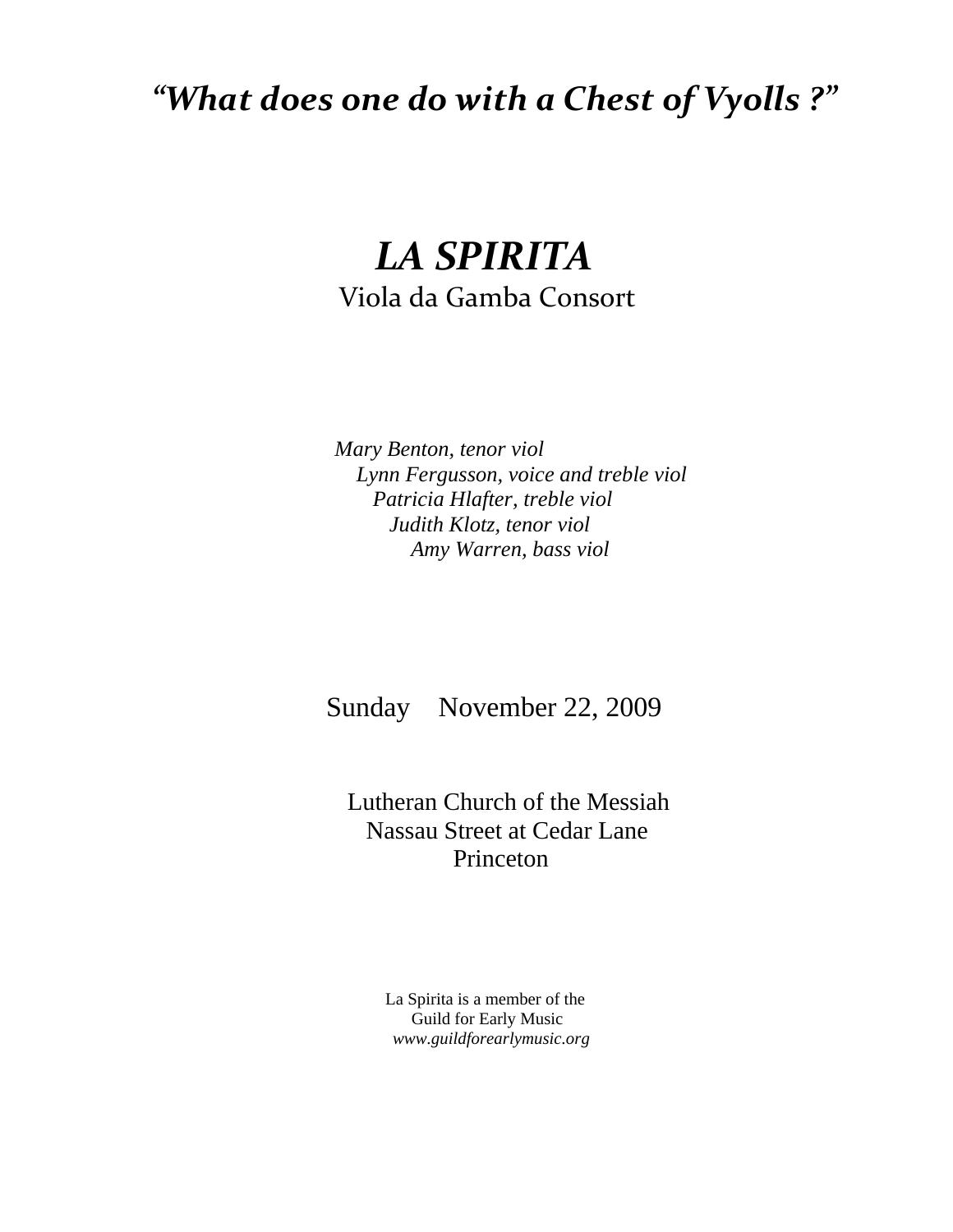## **Program**

| <b>Browning</b>                                                              | Elway Bevin 1554-1638               |
|------------------------------------------------------------------------------|-------------------------------------|
| Maynard's Almain                                                             | John Maynard? 1577- after 1614      |
| Lachrimae Antiquae<br>Lachrimae Coactae                                      | John Dowland 1563-1626              |
|                                                                              |                                     |
| Susanne un jour                                                              | Didier Lupi Second c 1548           |
| Susanne un jour                                                              | Alfonso Ferrabosco, Sr. c 1578-1628 |
| Fantasia a' 3 No. 2                                                          | Orlando Gibbons 1583-1625           |
| Gagliarde                                                                    | Giovanni Francesco Anerio 1567-1630 |
|                                                                              |                                     |
| If love's a sweet passion<br>Fantazia a' 4 No. 12<br>When I have often heard | Henry Purcell 1659-1695             |
|                                                                              |                                     |
| In Nomine                                                                    | John Bull c 1562-1628               |
| Take time while time doth last                                               | John Farmer fl 1591-1601            |
|                                                                              |                                     |
| Fantasia                                                                     | Johann Sebastian Bach 1685-1750     |
| Ricercar                                                                     | Johann Pachelbel 1653-1706          |
|                                                                              |                                     |
| Dowland's Almain                                                             | John Dowland                        |
| Alman<br>Galliard                                                            | Will Ayton 1948-                    |
| This merry pleasant spring                                                   | Anon. 17th century                  |
| Fantasy a' 5 No. 9                                                           | John Jenkins 1592-1678              |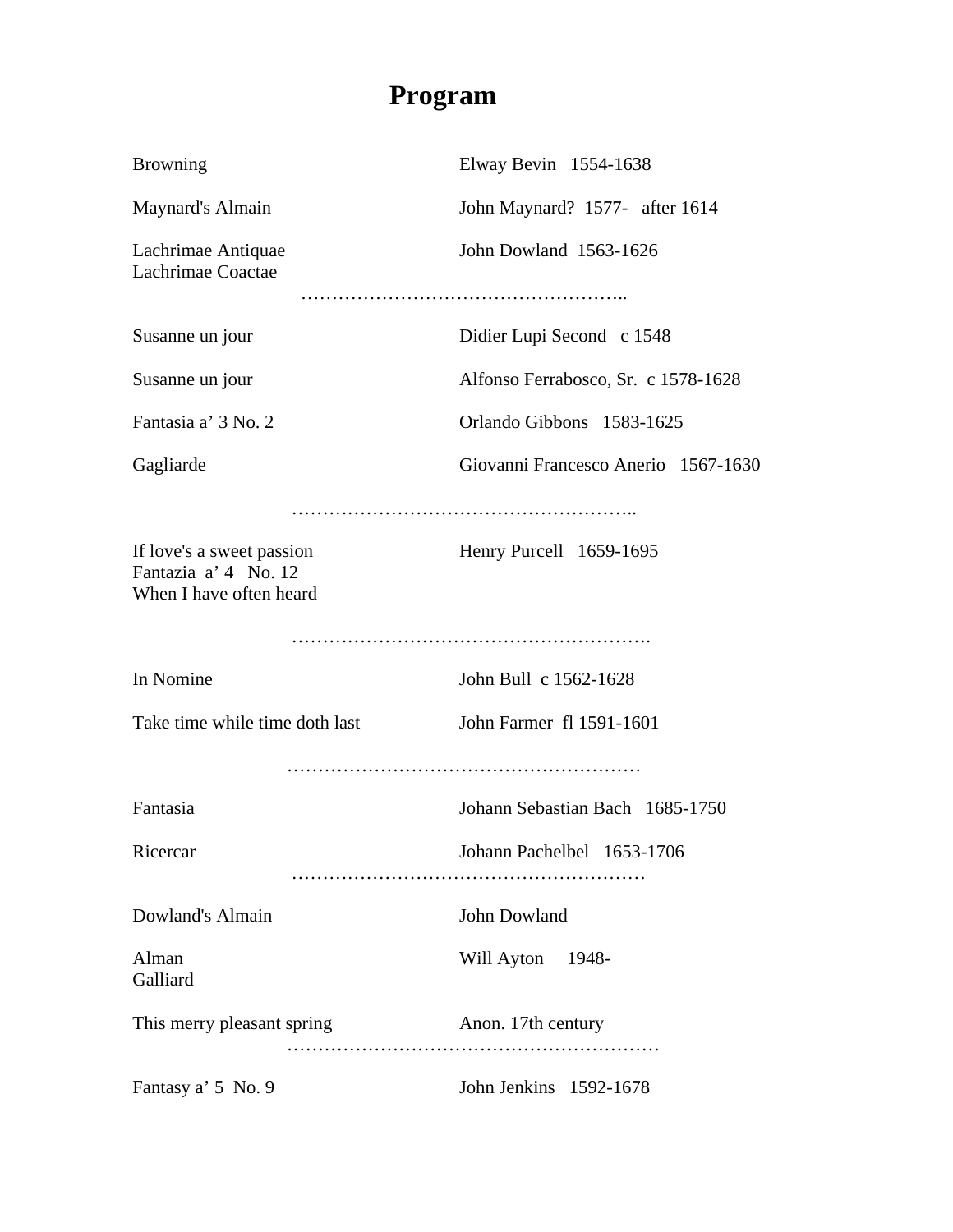## **Notes on the Program**

 The traditional English "Chest of Vyolls" refers to a household's collection of these instruments (and the cabinet they were kept in).. Playing viols together often comprised a very pleasant evening's entertainment with one's family and good friends.. Typically, the Chest included two each of treble, tenor, and bass viols. Our concert today includes five of these (only one bass). We invite you into our virtual household for some of the music we most enjoy playing together….and for you.

 A common feature heard in Renaissance music is the use of existing, and often well known, melodies as a basis for a new composition. This was a practice inherited from medieval times when a fragment of chant melody was used as a *cantus firmus* for polyphonic compositions, and when a song melody might be borrowed for a dance or as one part in a two or three part piece. We o pen our program with a Renaissance example, Elway Bevin's **Browning**. This is a three part setting of a popular tune "The leaves be green" or "Browning Madame." There are a number of other settings of this melody, and most are for viol consort. You will hear the melody throughout, first in one voice and then in another.

 John Dowland's "Lachrimae" or "Seven Tears" melody figured in seven of his Pavans. The first, **Lachrimae Antiquae**, we will do with the original text, along with the melody, taken from his song "Flow my tears fall from your springs" published in his "Second Booke of Songs or Ayres of 1600. We will also play no. 5, **Lachrimae Coactae.**

**In Nomine** by John Bull is an example of a *cantus firmus* melody or *ground.* This *In Nomine* melody, taken from a Sarum *antiphon*, was used more than 150 times by at least 58 different composers. You will hear the *In Nomine* line played by Lynn on the treble viol. Also, the melody in the **Gagliarde** by Anerio was based on a French *chanson* "Un gay bergier" by the early16th century composer Thomas Crequillon. Yet another example is John Farmer's **Take time while time doth last** which is built around a *cantus firmus* in the tenor part composed of repetitions of an ascending and descending *hexachord* (a *hexachord* is a six note scale: whole step, whole step, half step, whole step, whole step.)

 Renaissance composers borrowed texts as well as melodies. The two settings of **Suzanne un jour** are based on the biblical story of Suzanna and the Elders. The poem, by the early 16th century poet Guillaume Gueroult, was so popular that it was set by more than twenty different composers. In the setting by Didier Lupi, which we will perform instrumentally, the melody is heard in the tenor line. Ferrabosco's five part setting1 is for voice and viols.

The most important instrumental form for a consort of viols is the Fantasia (Fantasy or Fantazia) - you might say the meat and potatoes of the viol consort repertoire. Christopher Simpson (1667) characterizes this *chiefest kind of musicke* as *"when a musician taketh a point at his pleasure, and wresteth and turneth it as he list, making either much or little of it as shall seeme best in his own conceit….."*

 We have three Renaissance fantasias on our program today. During his lifetime, Orlando Gibbons' three part fantasies were among his best known works. His **Fantasy No. 2** is in the classic English style with each section beginning with strict imitation. Henry Purcell, usually thought of as an early Baroque composer, wrote twelve fantasies for viol early in his career.